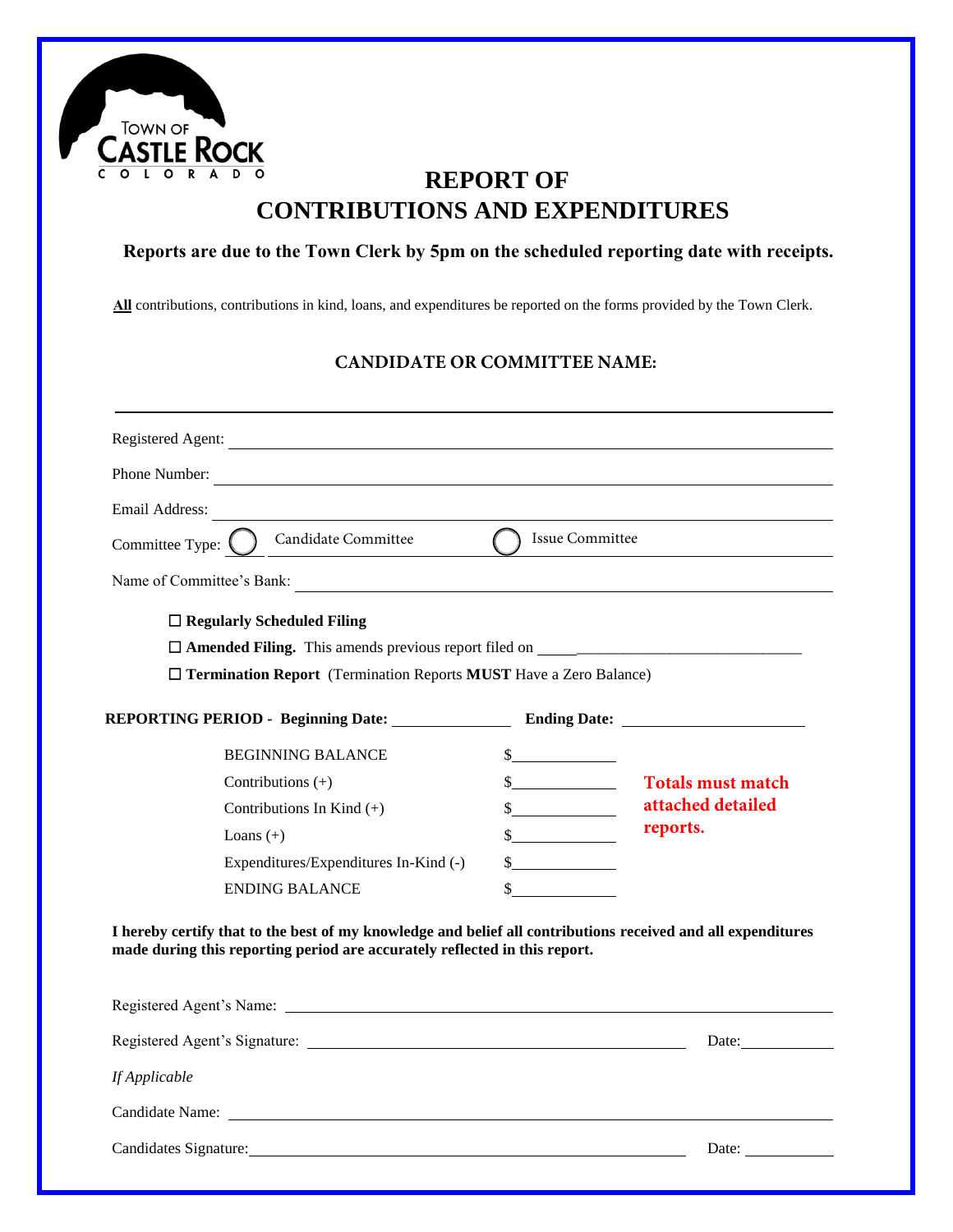## **Detailed Report of CONTRIBUTIONS**

#### **(For funds spent by the Candidate, list as a Contribution and also list amount under Expenditure)**

#### **Name of Committee:**

| Date Accepted:              |  |
|-----------------------------|--|
|                             |  |
|                             |  |
|                             |  |
| Amount:                     |  |
|                             |  |
| $\frac{\text{S}}{\text{S}}$ |  |
| Date Accepted:              |  |
|                             |  |
|                             |  |
| Amount:                     |  |
|                             |  |
| $\sim$                      |  |
|                             |  |
| Date Accepted:              |  |
| $\frac{\text{S}}{\text{S}}$ |  |
|                             |  |
| Amount:                     |  |
|                             |  |
| s                           |  |
| Date Accepted:              |  |
|                             |  |
|                             |  |
| Amount:                     |  |
|                             |  |
| $\mathbb{S}^-$              |  |
|                             |  |
| Date Accepted:              |  |
|                             |  |
|                             |  |
| Amount:                     |  |
|                             |  |
| \$                          |  |
| Date Accepted:              |  |
|                             |  |
|                             |  |
| Amount:                     |  |
|                             |  |
| \$                          |  |
|                             |  |
|                             |  |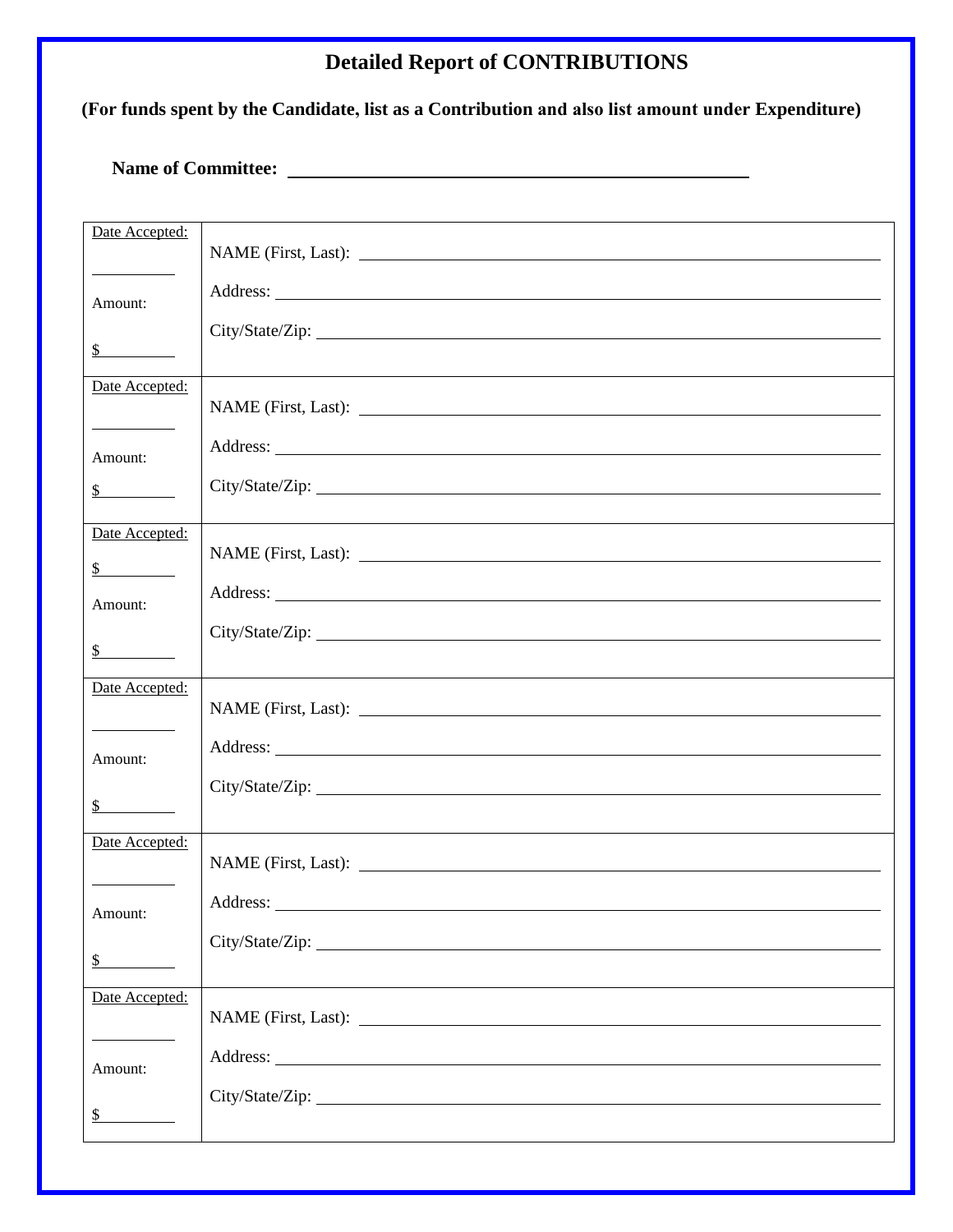## **Detailed Report of EXPENDITURES**

**(Also list In-Kind Contributions, money spent by the Candidate, bank and electronic payment fees, etc.)**

**Name of Committee:** 

| Date Expended:              |                                                                                  |
|-----------------------------|----------------------------------------------------------------------------------|
|                             |                                                                                  |
|                             |                                                                                  |
|                             |                                                                                  |
|                             |                                                                                  |
| Amount:                     |                                                                                  |
|                             |                                                                                  |
|                             |                                                                                  |
| $\frac{\text{S}}{\text{S}}$ |                                                                                  |
|                             |                                                                                  |
|                             |                                                                                  |
|                             |                                                                                  |
|                             |                                                                                  |
| Date Expended:              |                                                                                  |
|                             |                                                                                  |
|                             |                                                                                  |
|                             |                                                                                  |
|                             |                                                                                  |
| Amount:                     |                                                                                  |
|                             |                                                                                  |
|                             |                                                                                  |
| $\mathcal{S}$               |                                                                                  |
|                             |                                                                                  |
|                             | ,我们也不会有什么。""我们的人,我们也不会有什么?""我们的人,我们也不会有什么?""我们的人,我们也不会有什么?""我们的人,我们也不会有什么?""我们的人 |
|                             |                                                                                  |
| Date Expended:              |                                                                                  |
|                             |                                                                                  |
|                             |                                                                                  |
|                             |                                                                                  |
|                             |                                                                                  |
| Amount:                     |                                                                                  |
|                             |                                                                                  |
|                             |                                                                                  |
| $\frac{\text{S}}{\text{S}}$ | Purpose/Description:                                                             |
|                             |                                                                                  |
|                             |                                                                                  |
|                             |                                                                                  |
|                             |                                                                                  |
| Date Expended:              |                                                                                  |
|                             |                                                                                  |
|                             |                                                                                  |
|                             | Address:                                                                         |
|                             |                                                                                  |
| Amount:                     |                                                                                  |
|                             |                                                                                  |
|                             |                                                                                  |
| \$                          |                                                                                  |
|                             |                                                                                  |
|                             |                                                                                  |
|                             |                                                                                  |

**~ATTACH RECEIPTS FOR EXPENDITURES OVER \$100~**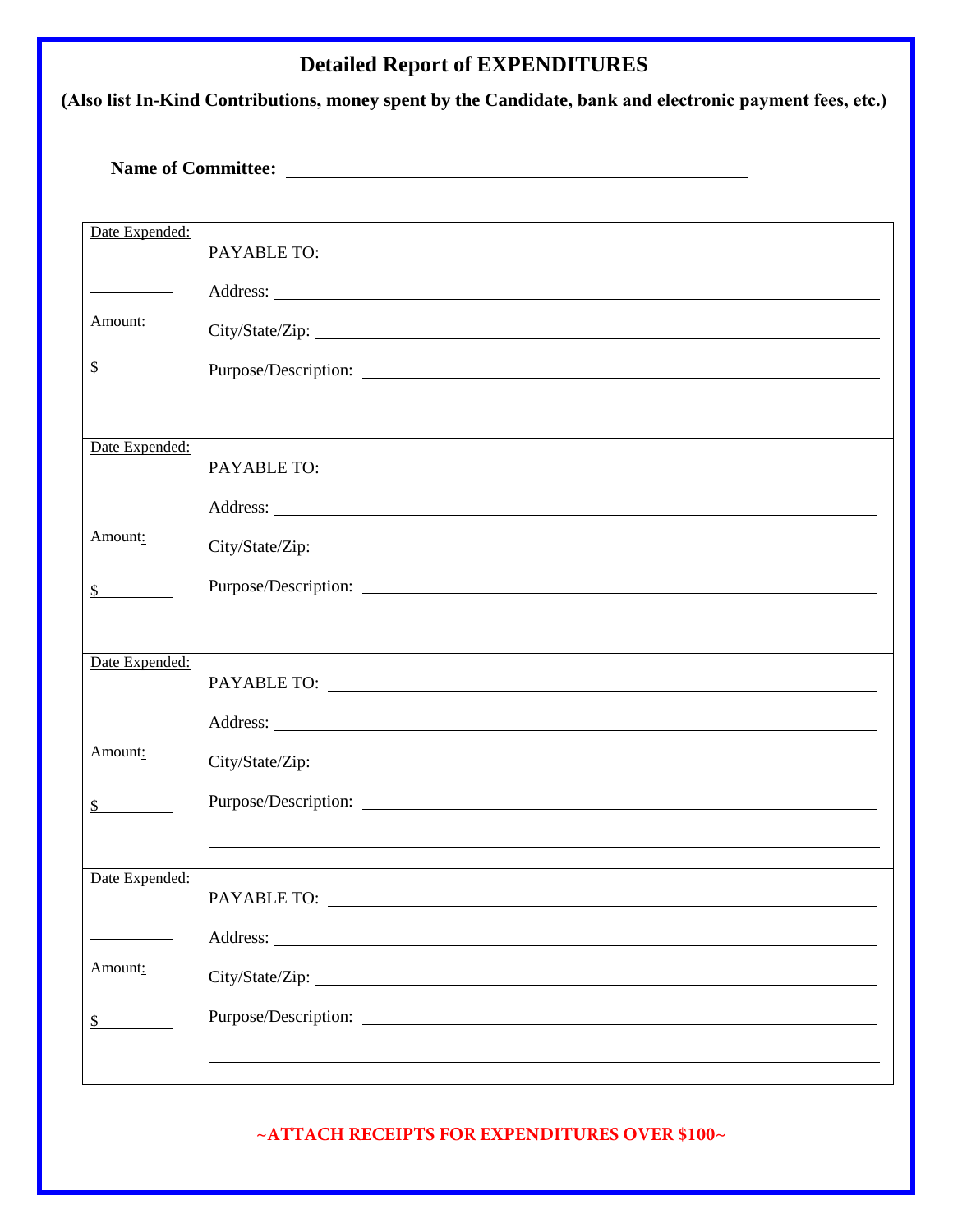# **Detailed Report of CONTRIBUTIONS IN KIND**

**(Record Value of an In-Kind Contributions under Expenditures)** 

**Name of Committee:** 

| Date Accepted:              |                                                                                                                                                                                                                                      |
|-----------------------------|--------------------------------------------------------------------------------------------------------------------------------------------------------------------------------------------------------------------------------------|
|                             |                                                                                                                                                                                                                                      |
|                             |                                                                                                                                                                                                                                      |
|                             |                                                                                                                                                                                                                                      |
|                             |                                                                                                                                                                                                                                      |
|                             |                                                                                                                                                                                                                                      |
| Estimated                   |                                                                                                                                                                                                                                      |
|                             |                                                                                                                                                                                                                                      |
| Value:                      |                                                                                                                                                                                                                                      |
|                             |                                                                                                                                                                                                                                      |
|                             |                                                                                                                                                                                                                                      |
| $\mathbb{S}$                |                                                                                                                                                                                                                                      |
|                             | ,我们也不会有什么。""我们的人,我们也不会有什么?""我们的人,我们也不会有什么?""我们的人,我们也不会有什么?""我们的人,我们也不会有什么?""我们的人                                                                                                                                                     |
|                             |                                                                                                                                                                                                                                      |
|                             |                                                                                                                                                                                                                                      |
| Date Accepted:              |                                                                                                                                                                                                                                      |
|                             |                                                                                                                                                                                                                                      |
|                             |                                                                                                                                                                                                                                      |
|                             |                                                                                                                                                                                                                                      |
|                             |                                                                                                                                                                                                                                      |
| Estimated                   |                                                                                                                                                                                                                                      |
| Value:                      | City/State/Zip:                                                                                                                                                                                                                      |
|                             |                                                                                                                                                                                                                                      |
|                             |                                                                                                                                                                                                                                      |
|                             |                                                                                                                                                                                                                                      |
| $\frac{\text{S}}{\text{S}}$ |                                                                                                                                                                                                                                      |
|                             |                                                                                                                                                                                                                                      |
|                             |                                                                                                                                                                                                                                      |
|                             |                                                                                                                                                                                                                                      |
| Date Accepted:              |                                                                                                                                                                                                                                      |
|                             | FROM: <u>the contract of the contract of the contract of the contract of the contract of the contract of the contract of the contract of the contract of the contract of the contract of the contract of the contract of the con</u> |
|                             |                                                                                                                                                                                                                                      |
|                             |                                                                                                                                                                                                                                      |
|                             |                                                                                                                                                                                                                                      |
| Estimated                   |                                                                                                                                                                                                                                      |
| Value:                      |                                                                                                                                                                                                                                      |
|                             |                                                                                                                                                                                                                                      |
|                             |                                                                                                                                                                                                                                      |
| $\frac{1}{2}$               |                                                                                                                                                                                                                                      |
|                             |                                                                                                                                                                                                                                      |
|                             |                                                                                                                                                                                                                                      |
|                             |                                                                                                                                                                                                                                      |
| Date Accepted:              |                                                                                                                                                                                                                                      |
|                             |                                                                                                                                                                                                                                      |
|                             | FROM: The contract of the contract of the contract of the contract of the contract of the contract of the contract of the contract of the contract of the contract of the contract of the contract of the contract of the cont       |
|                             |                                                                                                                                                                                                                                      |
|                             |                                                                                                                                                                                                                                      |
|                             |                                                                                                                                                                                                                                      |
|                             |                                                                                                                                                                                                                                      |
| Estimated                   |                                                                                                                                                                                                                                      |
| Value:                      |                                                                                                                                                                                                                                      |
|                             |                                                                                                                                                                                                                                      |
|                             |                                                                                                                                                                                                                                      |
|                             |                                                                                                                                                                                                                                      |
|                             |                                                                                                                                                                                                                                      |
| \$                          |                                                                                                                                                                                                                                      |